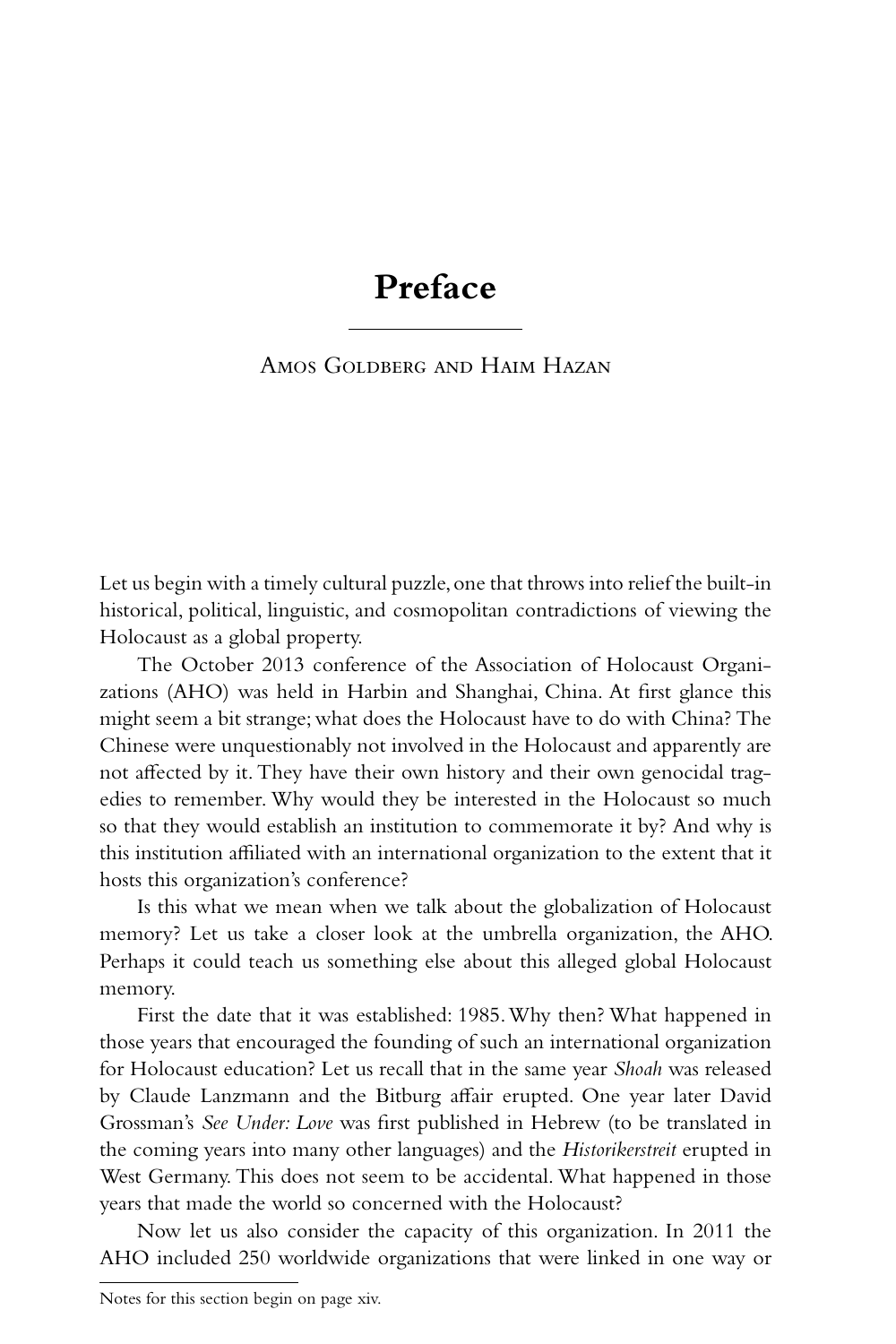another to Holocaust education.<sup>1</sup> By February 2013 the website had already listed over 300 of them, located in 33 countries.<sup>2</sup> Quite a lot! One can certainly doubt that there is anything of this kind in relation to any other event in history. Moreover, this does not show the full magnitude of the picture. South Africa, for example, is represented in the list by only one organization, the South African Holocaust and Genocide Foundation, whereas in fact there are three Holocaust centers in the country—in Cape Town, Durban, and Johannesburg<sup>3</sup>—each of which houses its own museum.

So there seems to be a rapidly growing worldwide interest in the Holocaust, amplified and institutionalized on an international scale. But does that make Holocaust memory global? Let us peruse the AHO directory list. This could offer some more hints as to the character of this phenomenon.

Of the more than 300 institutions included, more than 200 (which constitute approximately two-thirds) are based in the United States (in 42 states) and only one in Africa. None of these Holocaust centers are situated in Arab or Muslim countries, and only three Asian countries are represented—Israel, China, and Japan. Only eight of the institutions are located in Latin America (in Argentina, Chile, Brazil, and Uruguay).

So how global, actually, is this memory? Are we not conflating "global" with "Western" or perhaps even "American"? And what is the content of this allegedly global memory? If we go back to the Harbin and Shanghai seven-day conference program, we realize that the first session after the keynote address was dedicated to "The Jews in China—Introduction of Jews in Kafeng, Harbin, Tianjin & Shanghai," while the second session was about the "Japanese Genocide in China." Neither of these two issues, as with most of the other topics of this conference, directly addressed the Holocaust. They gave the impression that the "Holocaust" stands for something else, perhaps many other things, which are all beyond the scope of the historical event that struck the Jews in Europe between 1939 and 1945. Therefore, it was taken as a trigger for local Jewish history and a local genocide. Nonetheless, there seemed to be local political sponsorship for this event, as the evening of Sunday 13 October was dedicated to a "Welcome dinner by Shanghai Government." So we may ask, is the global Holocaust memory about Jews? Is it about Jewish history? Would it concern other genocides? And how political and politicized is this "global memory"?

One item, however, was very much missing in this program—there was no mention of "human rights." On the one hand, this is hardly surprising, given the place of the conference, but on the other hand, "human rights" is a signifier often connected to the "global memory of the Holocaust." It is clearly stated, for example, in the UN General Assembly resolution on Holocaust remembrance that was adopted on 1 November 2005, which, among other things, announced 27 January as an International Holocaust Remembrance Day. The resolution begins by explicitly "[r]eaffirming the Universal Declaration of Human Rights, which proclaims that everyone is entitled to all the rights and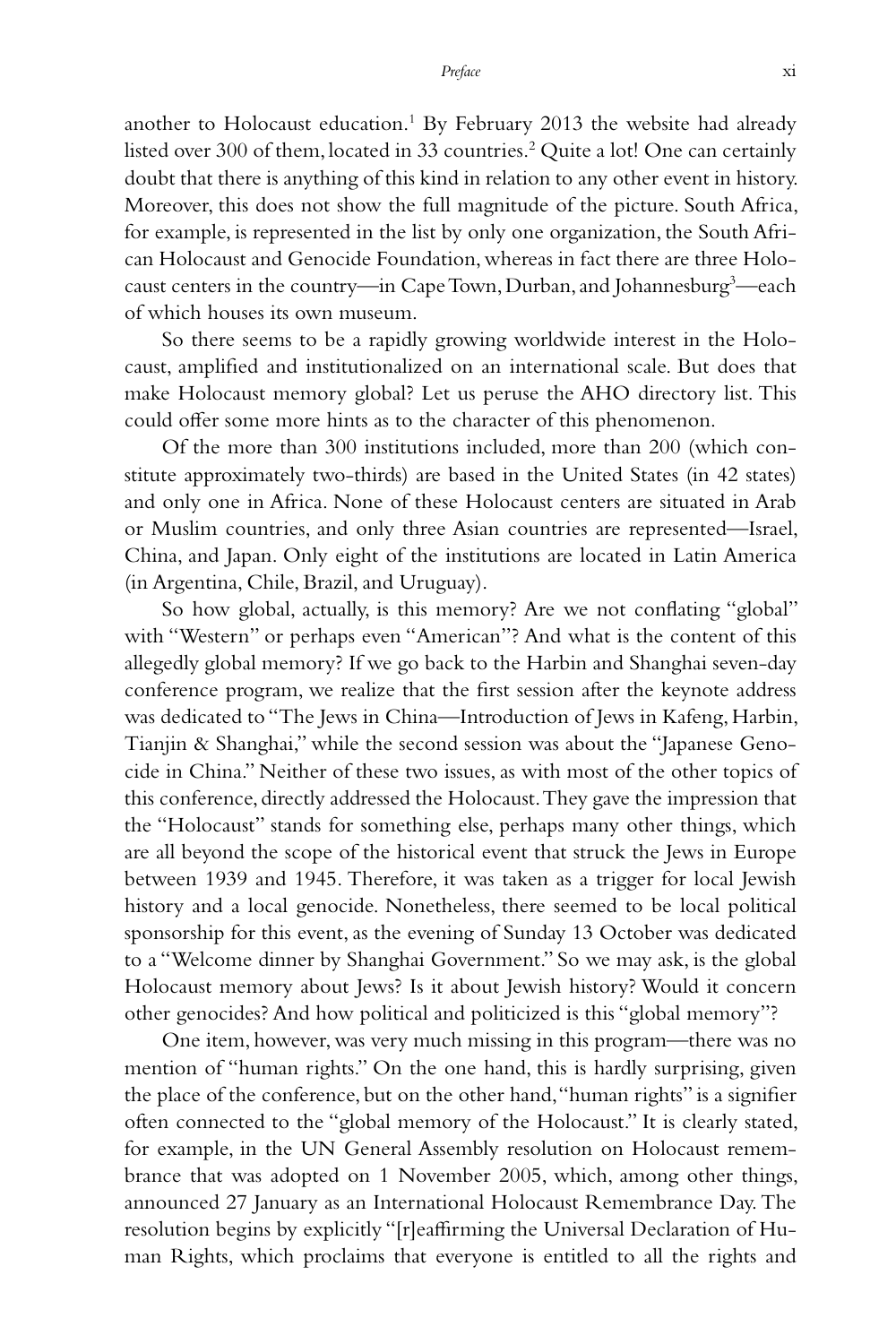freedoms set forth therein, without distinction of any kind, such as race, religion or other status."

So, is this global memory really about "human rights"? According to Levy and Sznaider, who offer the first thorough and comprehensive analysis of Holocaust memory as a global memory,<sup>4</sup> the answer is in the affirmative, as they argue that the Holocaust lies at the foundation of the postwar human rights regime. Their thesis is that in light of the collapse and breakdown of the great ideological narratives and the destabilization of national narratives, a new mythology organized around the Holocaust has emerged suggesting a basis for a fresh political ethic. Levi and Sznaider celebrate this as a new diasporic, humanistic moral order signaling a better world.

Following the questions broached above, this volume endeavors to critically explore these and other notions of the alleged "global Holocaust memory" as articulated by Levy and Sznaider and many others. Is it so prevalent? What does it actually mean? How does it function on various social, cultural, and political grounds? How is it related to other memories? What does its vocabulary consist of? To what extent is it truly global, and how does it encounter local traditions? How is it globally reproduced, and how is it formulated, compromised, negotiated, or subverted? And what are its moral, political, and cultural roots and ramifications?

These questions and their like were explored during the years 2008–9 by a research group composed of Israeli scholars coming from various academic fields under the auspices of the Van Leer Jerusalem Institute. The group also invited four renowned guest scholars to participate in a conference held in Jerusalem in 2009 on these issues. This volume is the outcome of this joint scholarly project. We would like to pay special tribute to one of those scholars—Peter Novick, whose contribution to the debate was invaluable, but, to our great sorrow, who passed away in February 2012. The volume is dedicated to his memory.

The volume is divided into five sections. The first is an introduction consisting of two chapters. The first of these is a chapter oriented in cultural studies by cultural historian Amos Goldberg, who unravels the tensions between the Holocaust global memory's ethicopolitical dimensions and its "Western" identity formation consequences. The second, by social anthropologist Haim Hazan, presents the inherent theoretical aporia that is at the heart of this implausible juxtaposition of "Holocaust" and "globalization." These two chapters propose an overview of the phenomenon at stake and its basic problematizations.

The second section critically explores the validity, the meaning, and the capacity of the global memory of the Holocaust. Historian Peter Novick refutes the very existence of such a global or even American memory. He claims that this is an optical illusion caused by the predominance of individual Jews in American cultural institutions and particularly in the film industry. Historian Alon Confino, on the other hand, suggests that the Holocaust is an event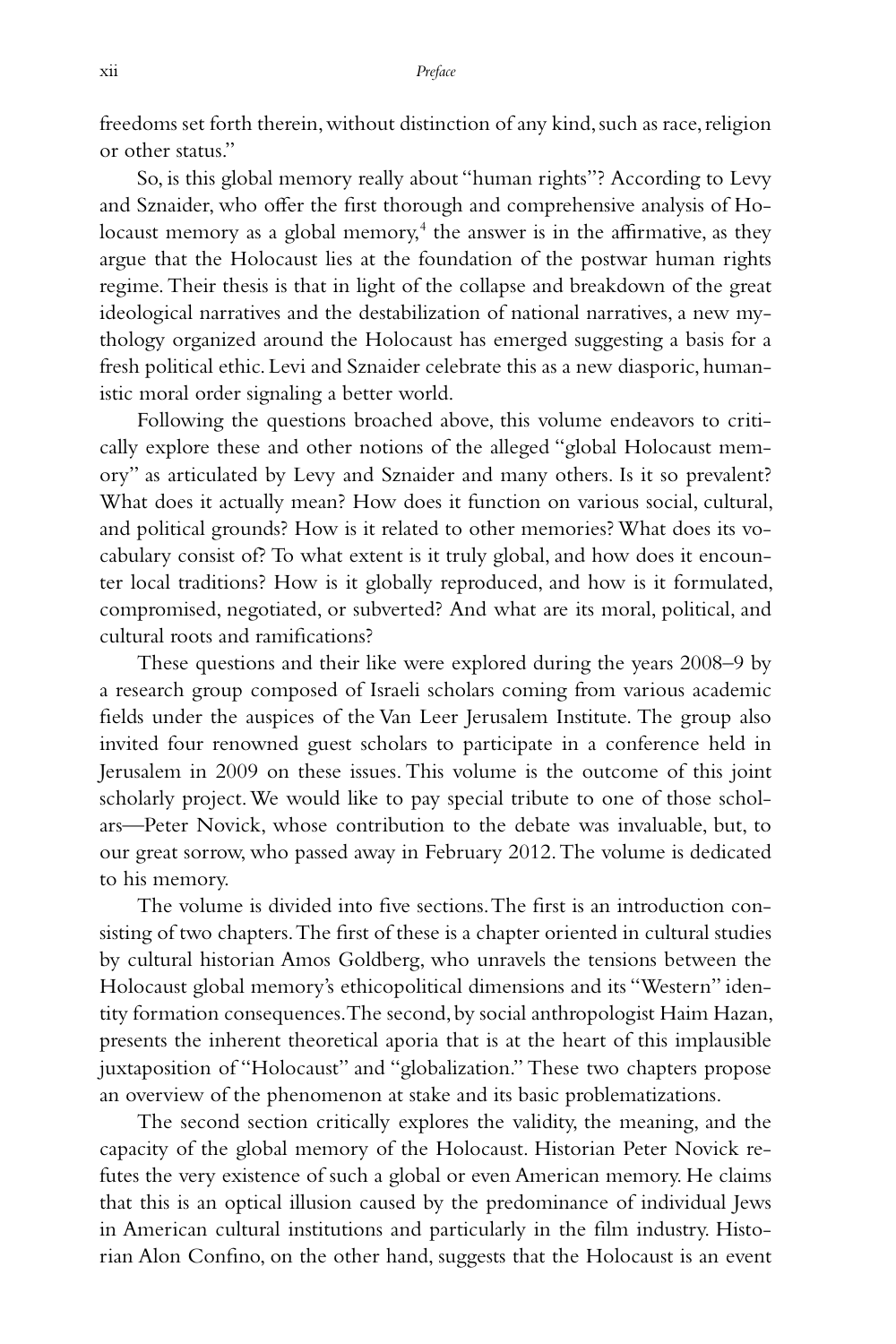that replaced the French Revolution as the West's "foundational past," as he coins it. Philosopher Ronit Peleg follows Confino to see the theme of "after Auschwitz" as a turning point in moral Continental philosophy, which she explores through Lyotard's and Blanchot's philosophical writings. While Peleg's chapter is very much poststructuralist oriented, social anthropologist Nigel Rapport's chapter is existential in nature. Rapport contends that, functioning as a trope, the Holocaust serves as a global fund of knowledge, or a memory bank, that is large, ominous, awful, ambiguous, and conflicted enough to hold all that we know of being human, including and most significantly its contradictoriness.

The third section considers some key words in the commonplace vocabulary making up the language of the globalized Holocaust, such as testimony, trauma, human rights, and collective memory. These are examined vis-à-vis other, mostly non-Western, cultural expressions and memories. Political theorist Michal Givoni studies the ethics of witnessing the French section of the now multinational humanitarian movement Médecins Sans Frontières (Doctors Without Borders) to conclude that not only does its genealogy have very little to do with the Holocaust, but that "for testimony to go global and become the practical infrastructure of a new cosmopolitics … the ethical legacy of the Holocaust had, in many respects, to be bypassed." Anthropologist Carol A. Kidron compares patterns of intergenerational transmission of the genocide legacy in Jewish Israeli and Cambodian second generations. She concludes that though very different from each other, both are very much culturally constructed and hence deviate from the globally disseminated reductionist profile of pathologically captivated trauma descendants. Louise Bethlehem, a postcolonial literary scholar, discusses some dimensions of postcolonial theory and its unacknowledged or even denied debt to Holocaust studies. She advocates a closer exchange between the two mutually inclusive fields that will enrich both. In the next chapter the communication scholar Tamar Katriel compares the establishment of two events on the UN ceremonial calendar: the International Holocaust Remembrance Day and the International Day of Non-Violence commemorating Mahatma Gandhi. In the closing chapter of this section, cultural historian Michael Rothberg addresses anew his extremely influential concept of "multidirectional memory," which powerfully resonates in many of this volume's chapters. In the second part of his chapter, Rothberg investigates the political repercussions of his concept through the analysis of Sebald's writings and the works of the British Israeli visual artist Alan Schechner.

The fourth section is about the poetics of the Holocaust as a global event. It portrays some of the major global Holocaust artists—none of whom is a Holocaust survivor, but all of whom are seeking new poetic avenues in their critical exploration of the nonrepresentational grand traumatic event. The literature scholar Rina Dudai disentangles the nexus of pain and pleasure in Spielberg's famous film *Schindler's List*, which evolves, according to Dudai, into a tangle of kitsch and simulacra. She does this by following the critical video artwork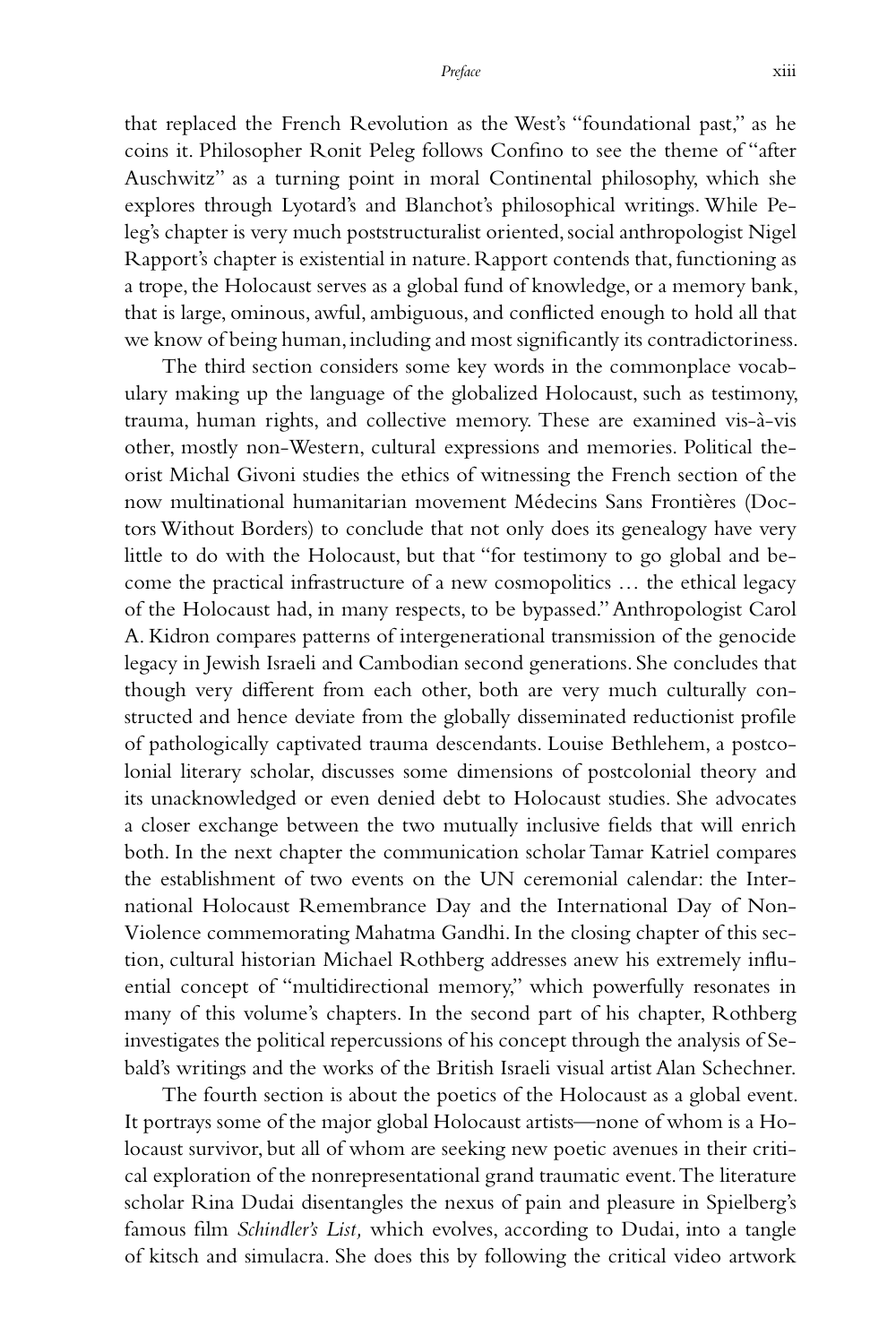*Spielberg's List* by the video artist Omer Fast. The theater scholar Shulamith Lev-Aladgem takes a different track. She analyzes the work of the controversial British Jewish playwright George Tabori on the Holocaust. Appreciating his bent to universalize the Holocaust and to break every possible taboo of its memory, she nonetheless acknowledges and respects, as a descendant of Holocaust survivors, those who object to such artistic manifestations. If there is a writer who stands in stark opposition to Tabori, it is W. G. Sebald, who is preoccupied with issues of unresolved trauma and melancholia. In his analysis, the German literature scholar Jakob Hessing maintains that Sebald's poetics are indeed universal and diasporic, but at a price: the law of dispersion drives Sebald's characters beyond the point of no return, and his prose brings to us the voices of the dead. The literature scholar Batya Shimony takes us back to the Israeli local scale, where the tension of the global and the local are manifested and dismantled. Shimony investigates Israeli Mizrahi writers who adopt and emulate various poetic strategies in coming to terms with an omnipresent memory turned major Jewish symbolic capital from which they are excluded.

The fifth and last section is a closure. Social anthropologist Emanuel Marx turns his gaze back to the November 1938 *Kristallnacht,* to which he was a witness. In his chapter Marx upholds that this event was a crucial symbolic turning point on the twisted road to the Holocaust and to other genocides that the Nazis perpetrated. His chapter oscillates between the personal and the universal meanings of this event. Sidra DeKoven Ezrahi, the group's senior Holocaust scholar, who has written extensively on Holocaust literature since the 1970s, brings us in her postscript back to the place where this project started—to Jerusalem. She distinguishes between an open and creative centrifugal memory, defined as the "comic," and a melancholic dead-end centripetal memory, regarded as sacrificial in nature. She warns us of the catastrophic political and ethical consequences of the latter, especially when it is conflated with another Jewish sacrificial myth—that of the Temple Mount. Hence, the gamut of chapters in this volume ranges from the assumed global to the essential local, thereby propounding a vicious circle interlocking a perpetual momentum of universal and particular, centrifugal and centripetal, quiddity and liquidity, engraving and deleting, inculcating and denying. These dialectics imprint the reverberations of the Holocaust as an increasingly cultural text.

This volume owes much to many who cannot all be mentioned. However we wish to extend special gratitude to the anonymous readers for their helpful comments and to the extremely professional Berghahn team. We would also like to thank Prof. Gabriel Motzkin, the Director of the Van Leer Jerusalem Institute and Dr. Tal Kohavi the Executive Editor and Director of Publications at the VLJI for her encouragement and generous support without which this volume would not have materialized.